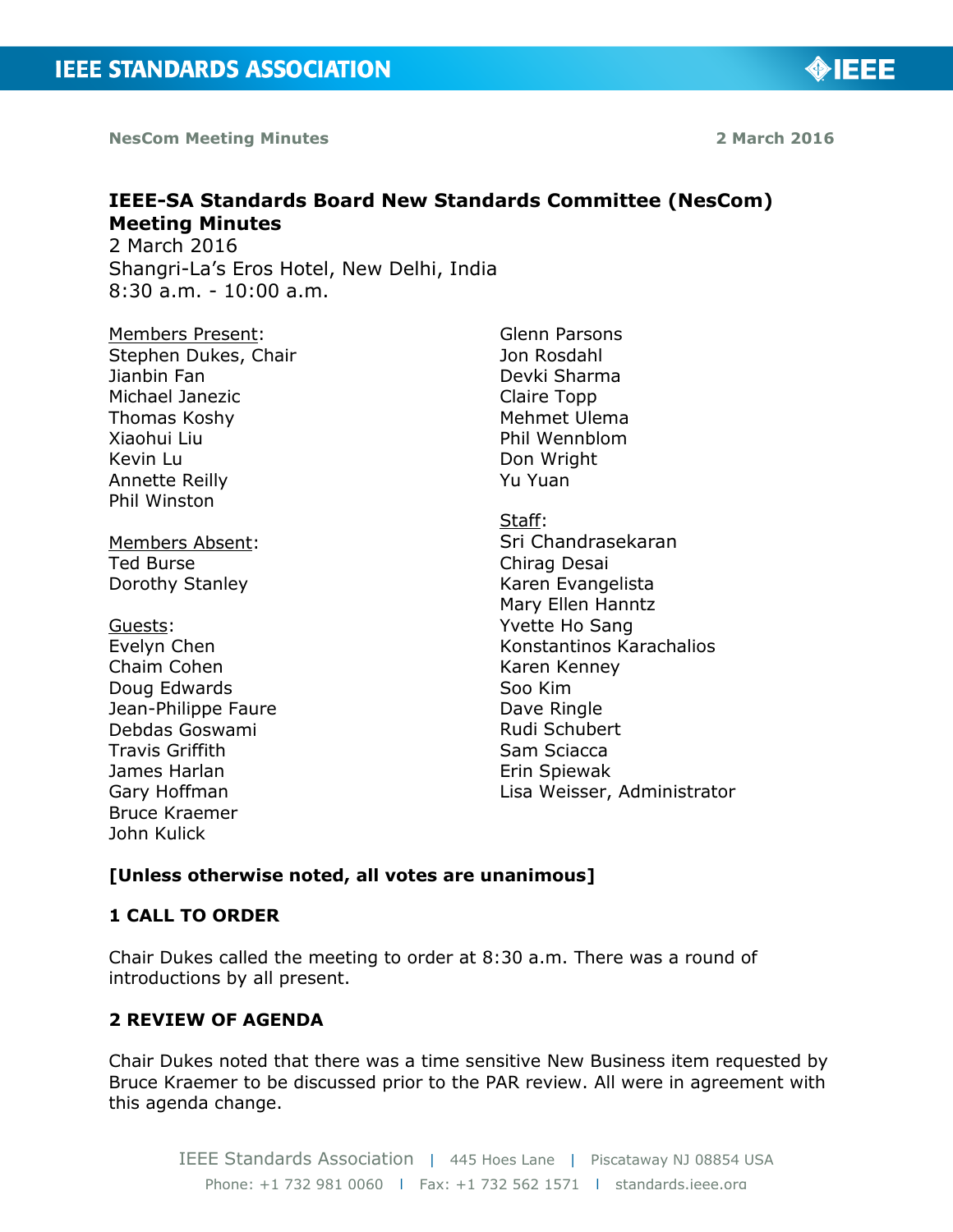There was a motion to approve the agenda. There was no objection to unanimous consent.

## **2.1 Consent Agenda**

## **2.1.1 Withdrawal Requests**

There were no withdrawal requests.

## **3 APPROVAL OF PRIOR MEETING MINUTES**

There was a motion to approve the 26 January 2016 NesCom Meeting Minutes and the 4 December 2015 NesCom meeting minutes. There was no objection to unanimous consent.

## **4 PARS FOR DISCUSSION**

## **4.1 Modified PARs**

IEEE Computer Society/Standards Activities Board

#### **P3333.1.2**

Standard for the Perceptual Quality Assessment of Three Dimensional (3D) and Ultra High Definition (UHD) Contents *Recommendation: Approve modified PAR*

#### IEEE Power and Energy Society/Switchgear

#### **PC37.30.5**

Standard for Definitions for AC High-Voltage Air Switches Rated Above 1000 V *Recommendation: Approve modified PAR*

IEEE Power and Energy Society/Transmission and Distribution

#### **P751**

Guide for Wood Structures Used for Overhead Electric Transmission Lines *Recommendation: Approve modified PAR*

#### **4.2 Extension Requests**

IEEE Power and Energy Society/Power System Relaying

#### **PC37.245**

Guide for the Application of Protective Relaying for Phase Shifting Transformers *Recommendation: Approve request for an extension until December 2018*

IEEE Power and Energy Society/Stationary Batteries Committee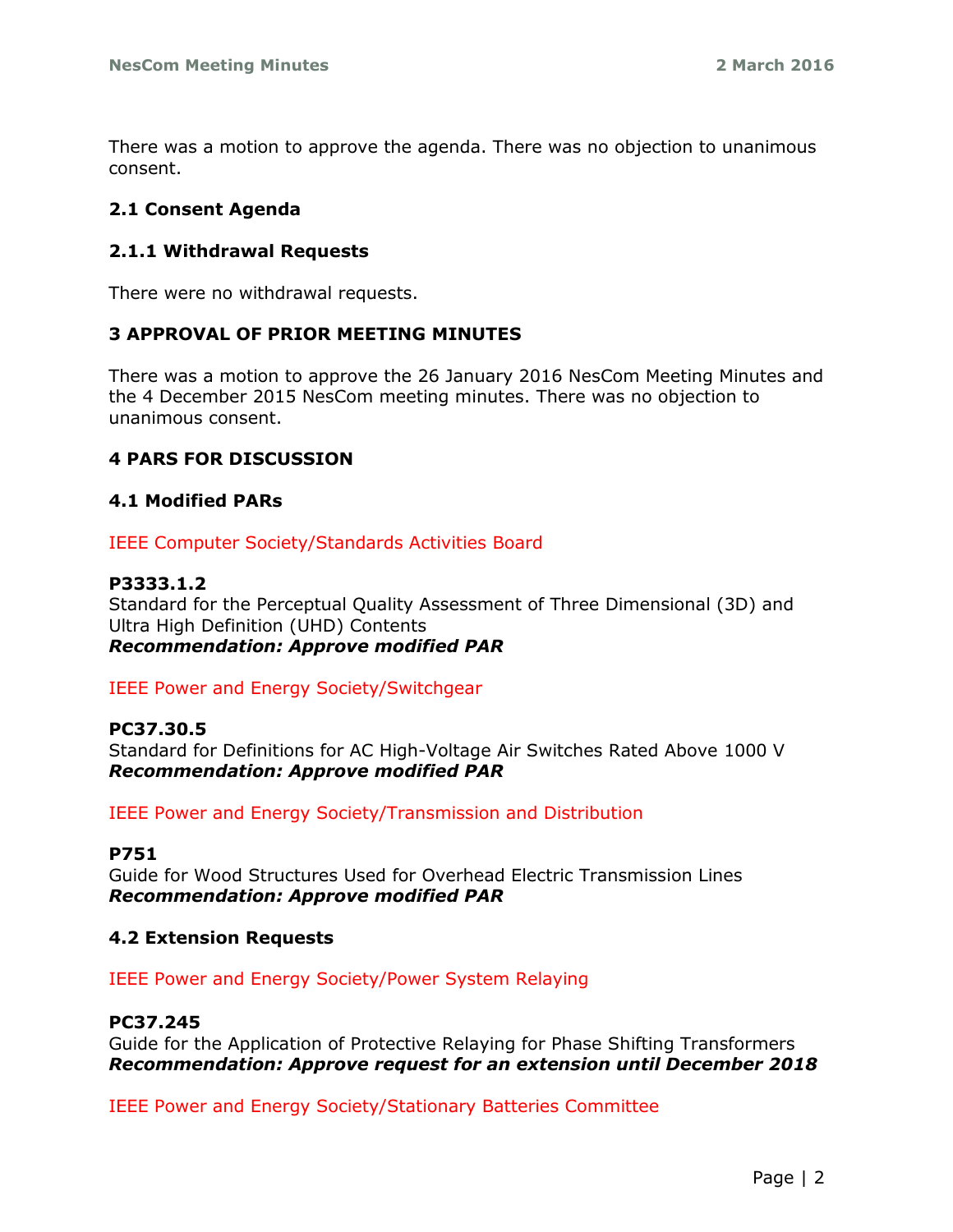#### **P1189**

Guide for Selection of Batteries for Stationary Applications *Recommendation: Approve request for an extension until December 2018*

#### **4.3 New PARs**

IEEE Computer Society/Learning Technology

**P1484.21** Task Model for Project-based Learning *Recommendation: Approve new PAR until December 2020*

IEEE Communications Society/Standards Development Board

#### **P1913**

Software-Defined Quantum Communication *Recommendation: Approve new PAR until December 2020*

## **P1918.1**

Tactile Internet: Application Scenarios, Definitions and Terminology, Architecture, Functions, and Technical Assumptions *Recommendation: Approve new PAR until December 2020*

#### **P1920.1**

Aerial Communications and Networking Standards *Recommendation: Approve new PAR until December 2020*

IEEE Dielectrics and Electrical Insulation Society/Standards Committee

#### **P1820**

Guide on the Selection of Transmission and Distribution Insulators with Respect to Cold Weather Conditions

*Recommendation: Approve new PAR until December 2020*

IEEE Power and Energy Society/Substations

#### **P2680**

Recommended Practice for Databases Used in Utility Automation Systems *Recommendation: Defer new PAR until the next NesCom meeting with a request to add to response to outstanding comment.*

IEEE Power and Energy Society/Transmission and Distribution

#### **P519.1**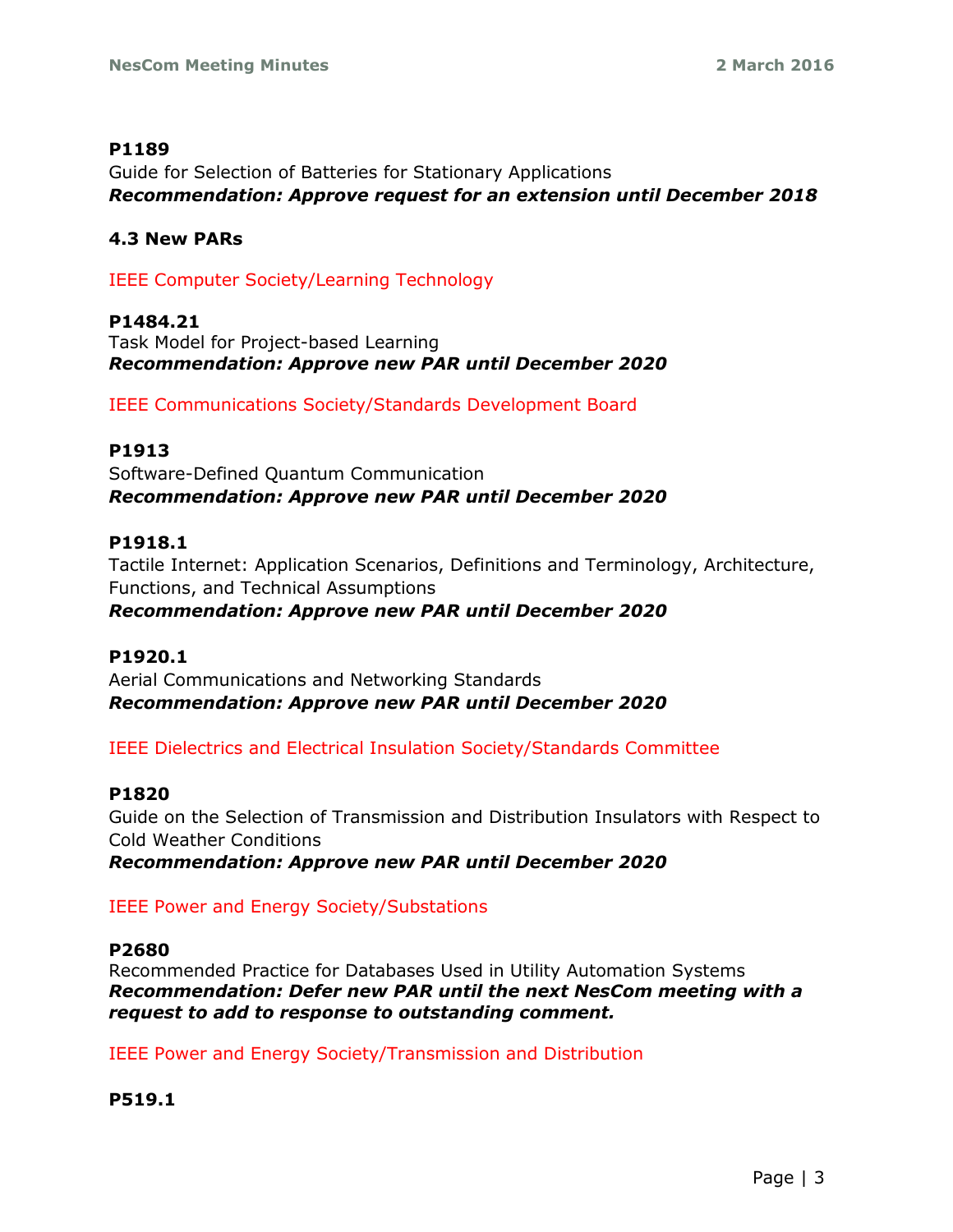#### Guide for Applying Harmonic Limits on Power Systems *Recommendation: Approve new PAR until December 2020*

## **P2030.10**

Standard for DC Microgrids for Rural and Remote Electricity Access Applications *Recommendation: Approve new PAR until December 2020*

## **4.4 PARs for the Revision of Standards**

IEEE Power and Energy Society/Nuclear Power Engineering

#### **P627**

Standard for Qualification of Equipment Used in Nuclear Facilities *Recommendation: Approve PAR for the revision of a standard until December 2020*

IEEE Power and Energy Society/Stationary Batteries Committee

#### **P485**

Recommended Practice for Sizing Lead-Acid Batteries for Stationary Applications *Recommendation: Approve PAR for the revision of a standard until December 2020*

#### **P1635**

ASHRAE Guide for the Ventilation and Thermal Management of Batteries for Stationary Applications

*Recommendation: Approve PAR for the revision of a standard until December 2020*

IEEE Power and Energy Society/Transmission and Distribution

#### **P644**

Standard Procedures for Measurement of Power Frequency Electric and Magnetic Fields from AC Power Lines

*Recommendation: Conditionally approve PAR for the revision of a standard until December 2020; contingent upon edits being made to the PAR Scope to insert the words found in Section 8.1 to replace the section number 4.5 as a reference.*

**NB: The PAR was removed from the consent agenda for the Standards Board meeting and approved by the Standards Board.**

#### **P656**

Standard for the Measurement of Audible Noise from Overhead Transmission Lines *Recommendation: Approve PAR for the revision of a standard until December 2020*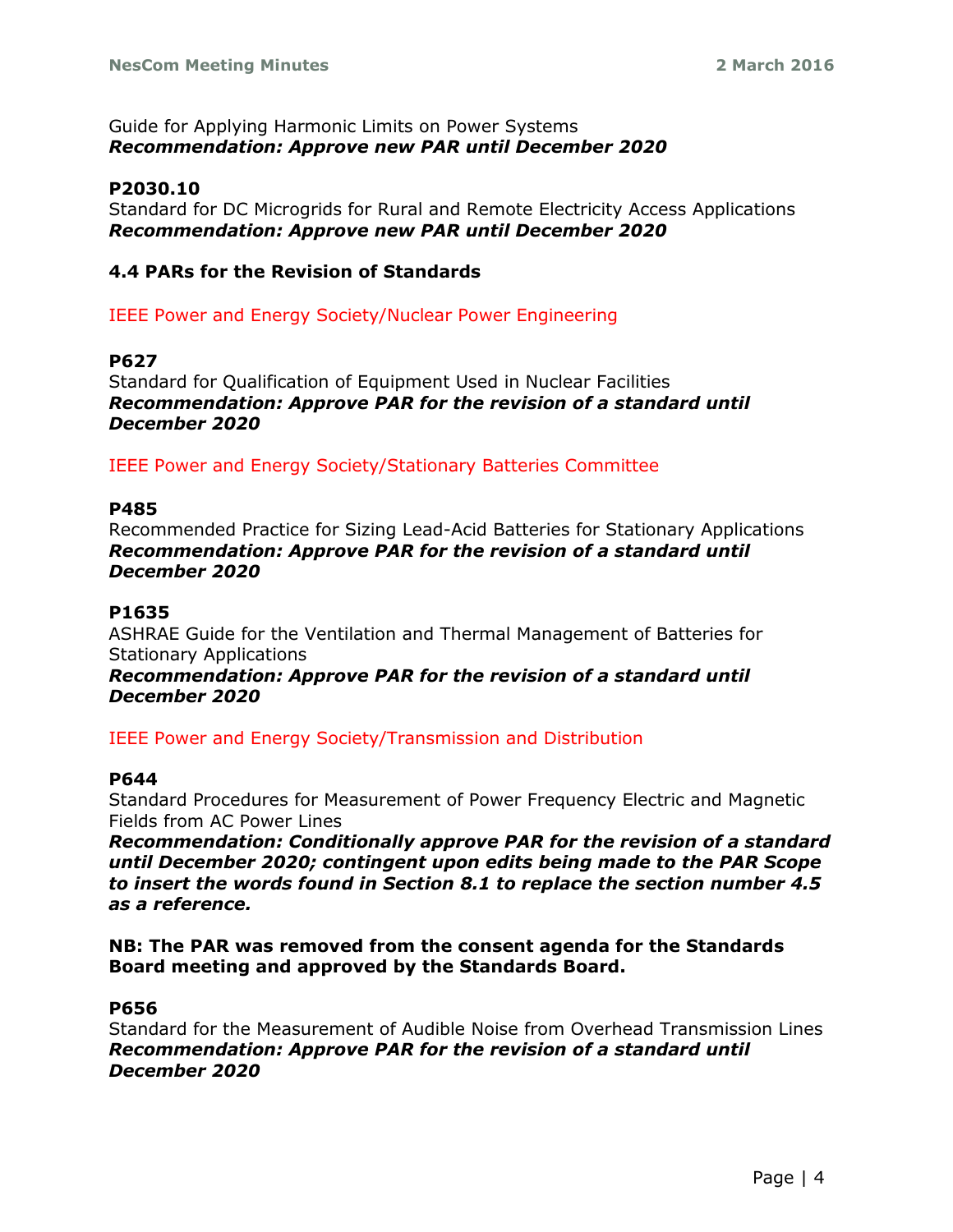## **P1531**

Guide for Application and Specification of Harmonic Filters *Recommendation: Approve PAR for the revision of a standard until December 2020*

## IEEE Power and Energy Society/Transformers

## **PC57.12.91**

Standard Test Code for Dry-Type Distribution and Power Transformers *Recommendation: Approve PAR for the revision of a standard until December 2020*

# **PC57.13.5**

Standard of Performance and Test Requirements for Instrument Transformers of a Nominal System Voltage of 115 kV and Above

#### *Recommendation: Approve PAR for the revision of a standard until December 2020*

## **5 OLD BUSINESS**

## **5.1 myProject Redesign Update**

Lisa Weisser provided an update on the progress of the myProject redesign and showed screenshots for several of the functions. When discussing the upcoming timeframes for testing and launch, some Committee members expressed the need for more time to learn to work with the new version. Volunteers were solicited for the next phase of testing.

#### **6 NEW BUSINESS**

# **6.1 Social Implications and Ethical Considerations for New Projects – Bruce Kraemer [This agenda item took place prior to agenda item 4.]**

Bruce provided background information and the mutual conclusion of Technical Activities (TA) and the Standards Association (SA) that in order to reinforce the public imperatives mandate of the IEEE, it is important that our standards activities reflect our values and mission. A proposal was put forth that for all new project proposals in Standards and Future Directions, a statement could be included about social implications and ethical considerations. The initial suggestion for IEEE-SA was to consider the feasibility of including this type of information on the PAR form. Bruce asked that NesCom form an ad hoc to examine the concept, considering detailed pros & cons, and to make a recommendation.

## **AI: NesCom is to form an ad hoc to examine the concept. It is anticipated that the ad hoc will provide a report at the June NesCom meeting.**

**NB: The ad hoc has been formed, and will be chaired by Mike Janezic. Members to date include: Matt Ceglia, Karen Evangelista, Gary Hoffman, Annette Reilly, Dave Ringle, Lisa Weisser, Phil Winston, and Howard Wolfman.**